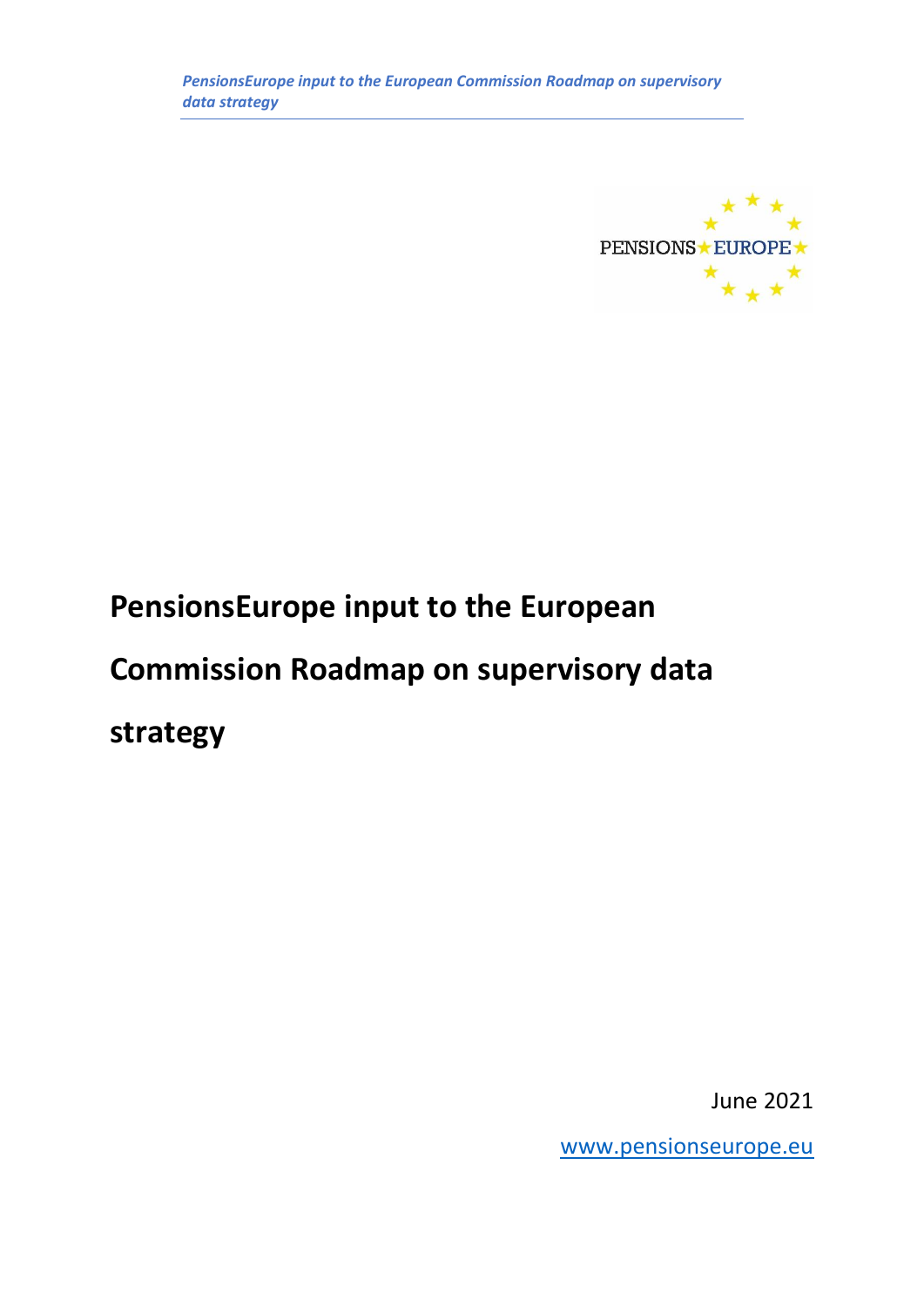#### **1. PensionsEurope input to the European Commission Roadmap on supervisory data strategy**

#### *PensionsEurope supports the EC in its work on improving supervisory data*

PensionsEurope has appreciated the recent EC fitness check of supervisory reporting, and we would like to thank the EC for a good and constructive dialogue over the past years on our concerns and suggestions. We agree with the EC fitness check conclusions that the current way of defining the reporting requirements and collecting data can be complex and lead to inefficiencies in the reporting process.

As a direct follow-up to the fitness check, we also welcome the EC roadmap on supervisory data strategy, and we would be happy to provide our technical expertise to the EC how the strategy could be best implemented regarding pension funds.

# *We welcome the alignment of reporting standards for pension funds*

Over the past years, we have closely worked particularly with the ECB and EIOPA (but also with Eurostat and OECD) when they have been aligning their reporting standards for pension funds. We welcome that in many countries EIOPA, ECB, and national reporting requirements have been integrated into one reporting data stream. However, in some Member States, there have been certain challenges in the co-ordination between some of the institutions/authorities.

# *Cost of data and the use of XBRL*

Pensions funds must comply data from various sources to fulfil many (new) reporting requirements, and the provision and cost of this data is an important cost issue. Availability and cost of ESG data is a growing concern that needs to be urgently resolved taking into consideration the new disclosure requirements of the SFDR. Another concern is that for instance rating information mostly originates from the US companies, and this information might be biased in the EU context (there is recognition that availability of data is jurisdiction-dependent).

We have welcomed that pension funds by themselves are not required to use the XBRL formats when reporting to the NCAs, but the NCAs are free to choose their required reporting formats. However, now in practice, also many pension funds must report using the XBRL taxonomy, and repeated adjustment thereto, the XBRL has generated significant costs and administrative burdens to them.

# *Reporting requirements should stay fit for purpose*

While aiming for stable reporting templates and a stable taxonomy, we believe it is also important to carry out post-implementation reviews of new requirements to keep them 'fit for purpose'. It is right to assess on an on-going basis whether there is room to make reporting requirements and tools more efficient, whether all information requested is necessary and whether potentially overlapping requirements can be streamlined.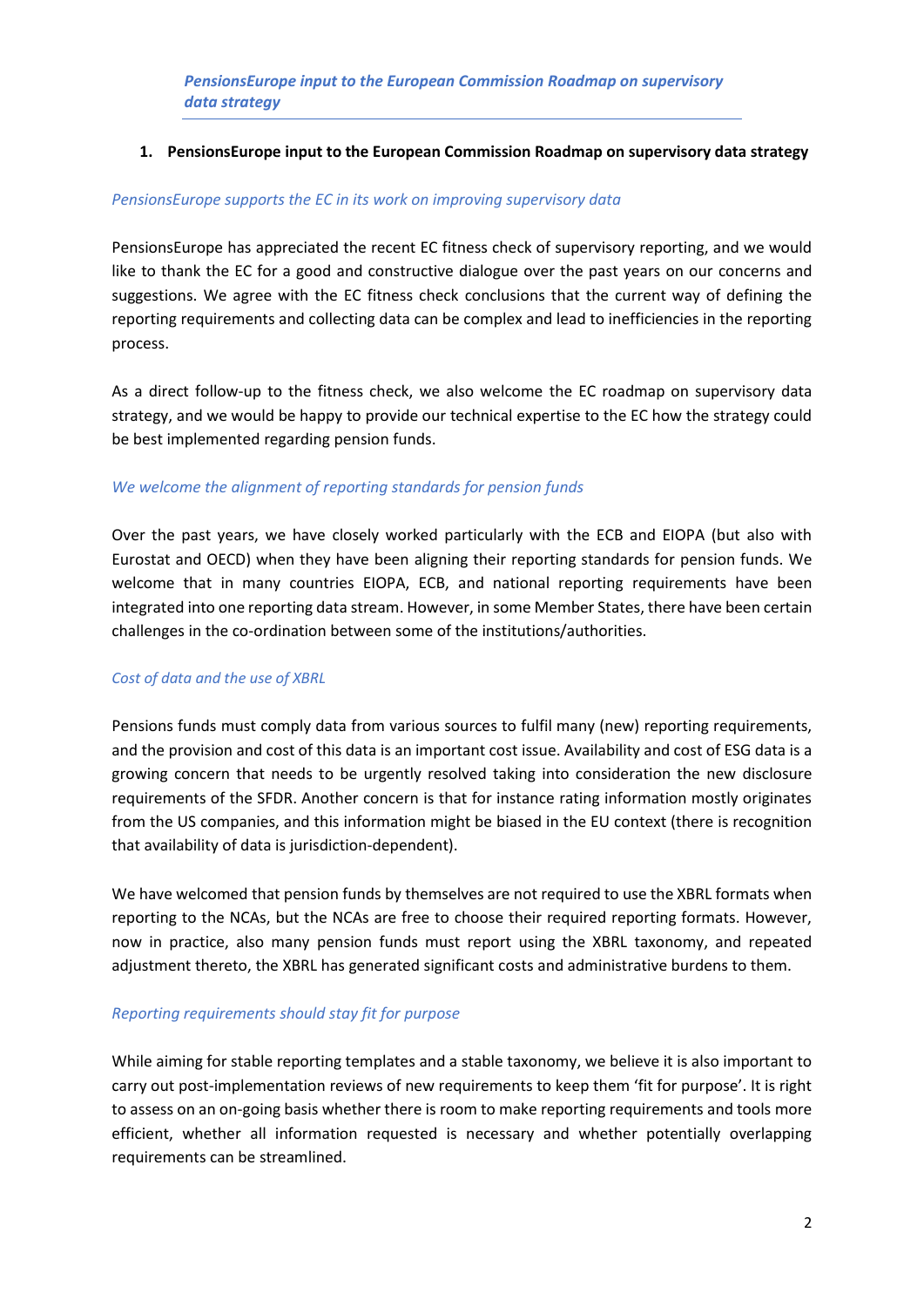# *PensionsEurope input to the European Commission Roadmap on supervisory data strategy*

Currently pension funds are concerned that their reporting deadlines to EIOPA/NCAs shall be brought forward in 2022 and 2024, and pension funds do not see any further need to shorten the deadlines and/or extend the scope of requirements.

#### *Upcoming EC communication on supervisory data strategy*

We fully agree with the roadmap that supervisory reporting has grown substantially over the past years. Since reporting always comes at a cost, we welcome the objective to streamline and improve data collection.

The envisaged EC Communication on supervisory data strategy should make it clear that the differences between different financial market participants (for instance, pension funds are often smaller than insurance companies) should be considered when data collection is streamlined and/or modernised. In general, we find proportionality of the utmost importance when introducing any new requirements to pension funds. Particularly the current low/negative yield environment has made small pension funds very sensitive to any additional fixed costs, on top of the already existing investment, administration, governance, and communication costs.

Differences in terms of reporting relationships between ESAs and financial entities (direct supervision being in place in some areas of ESMA, but not between EIOPA and pension funds) should also be taken duly into account. We welcome and find it very important that any changes will be subject to impact assessment.

# *We support FinDatEx and ESAP*

We have welcomed the initiative of establishing an ESAP, a platform that should primarily be meant to provide useful information for investors, particularly to comply with the SFDR, the Taxonomy Regulation and the NFRD. We recommend the EC to adopt a phased in approach for the ESAP, firstly focusing on ESG data.

Finally, we find that the EC could also consider how the EU data strategy could reflect on the good work done by FinDatEx. PensionsEurope has also recently joined FinDatEx and its ESG workstream to try to reduce the reporting costs and burden to pension funds e.g. by creating the European ESG Templates.